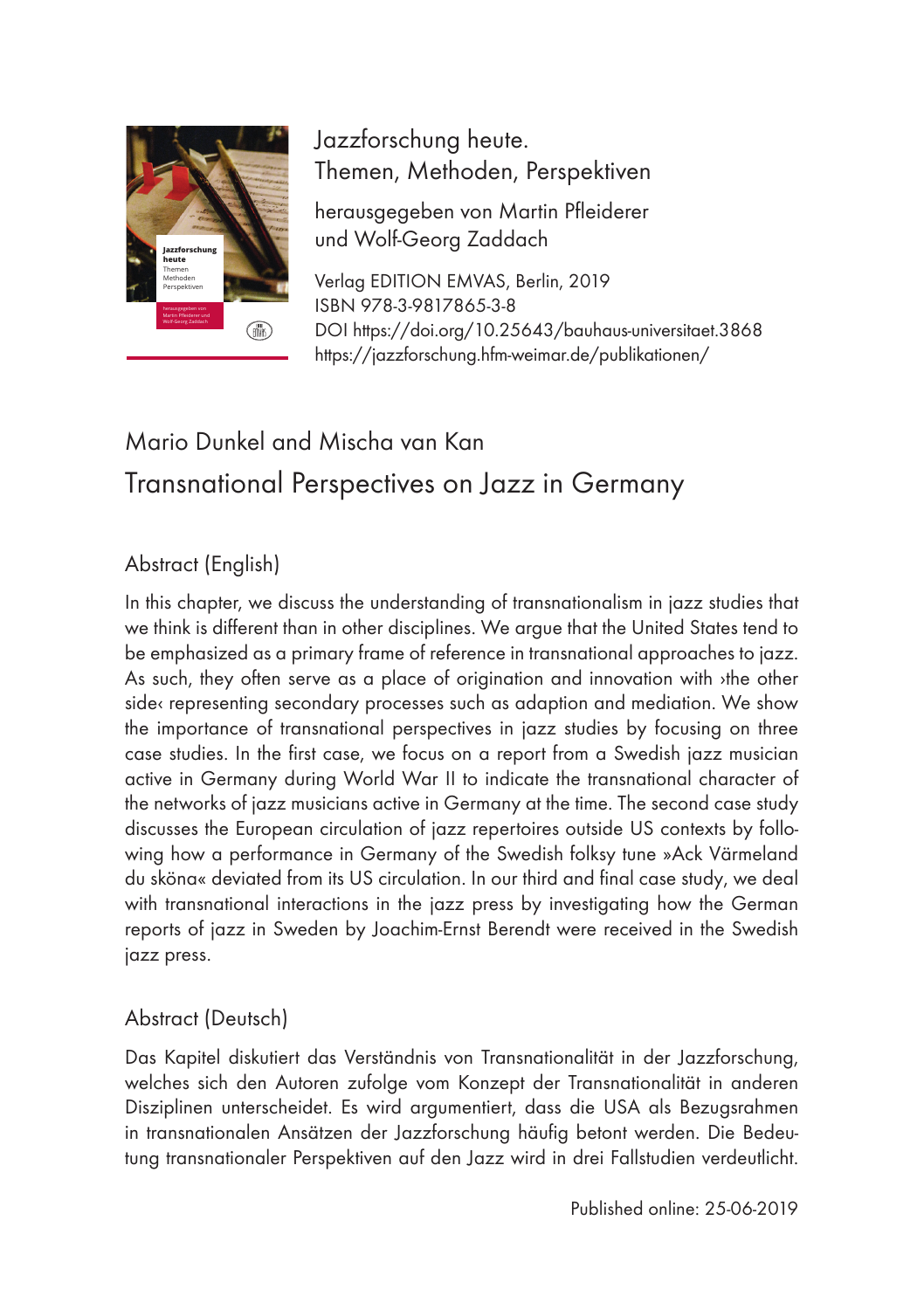

Themen, Methoden, Perspektiven Jazzforschung heute.

herausgegeben von Martin Pfleiderer und Wolf-Georg Zaddach

Verlag EDITION EMVAS, Berlin, 2019 ISBN 978-3-9817865-3-8 DOI https://doi.org/10.25643/bauhaus-universitaet.3868 https://jazzforschung.hfm-weimar.de/publikationen/

Um die transnationale Beschaffenheit der Musiker\_innen-Netzwerke in Deutschland während des Zweiten Weltkriegs herauszustellen, untersucht die erste Studie einen Bericht eines schwedischen Jazzmusikers, der während des zweiten Weltkriegs in Deutschland tätig war. Im zweiten Fallbeispiel wird anhand von Aufführungen des schwedischen Volkslieds »Ack Värmeland du sköna« in Deutschland die europäische Zirkulation von Jazz-Repertoires außerhalb US-amerikanischer Kontexte diskutiert. Die dritte Fallstudie geht anschließend auf Aspekte des Transnationalen in der Berichterstattung zum Jazz ein, indem sie untersucht, wie Joachim-Ernst Berendts deutschsprachige Berichte über Jazz in Schweden in der schwedischen Jazzpresse rezipiert wurden.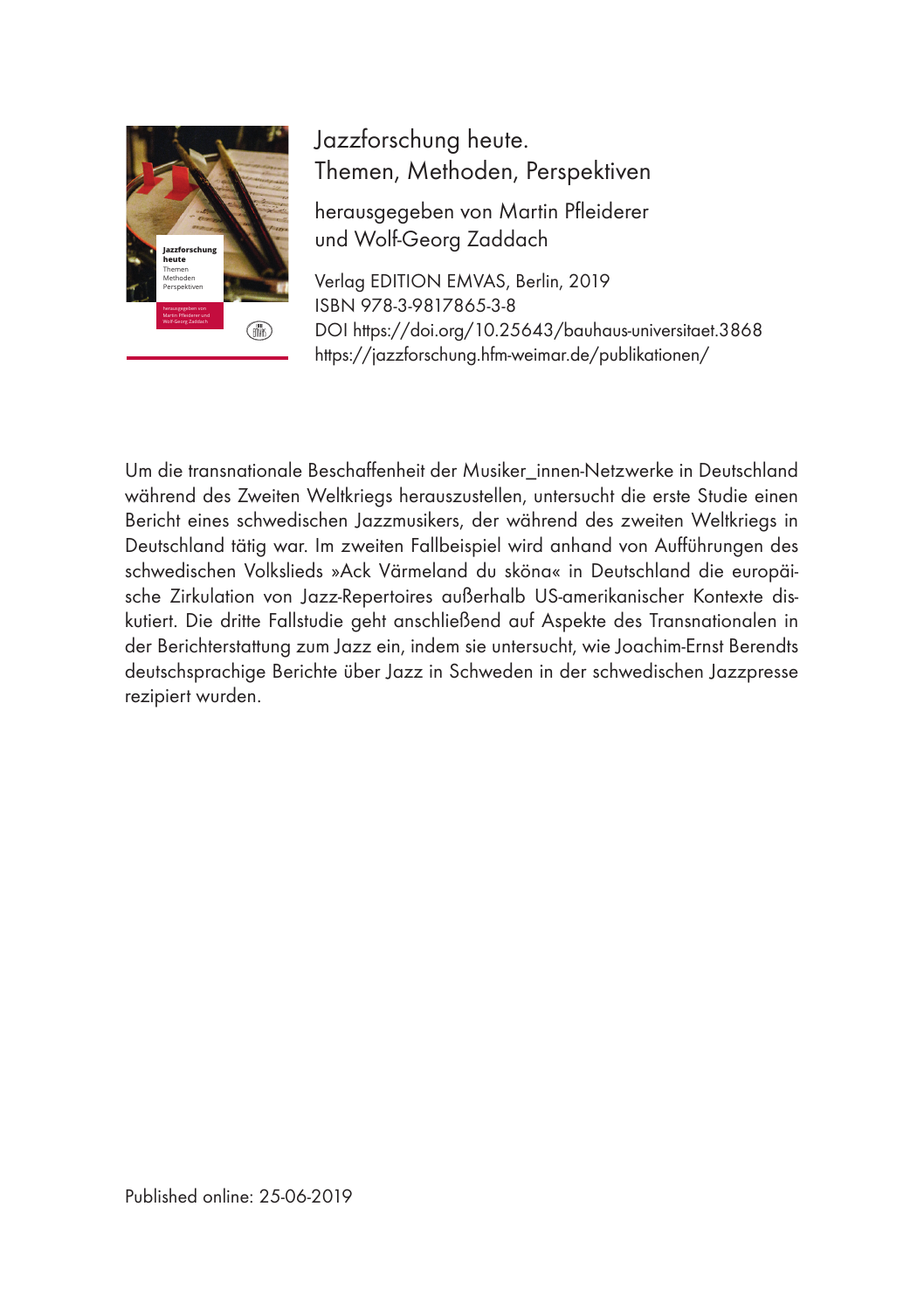### Mario Dunkel and Mischa van Kan

## Transnational Perspectives on Jazz in Germany

### Introduction

We would like to start out from the presumption that dominant understandings of transnationalism in jazz studies differ from concepts of transnationalism in most other disciplines. In our view, approaches to transnationalism in jazz studies tend to emphasize US jazz as a predominant factor in cultural, social, and artistic developments within jazz. Whether they do this in explicit or implicit ways, studies of jazz as a transnational practice tend to consider US jazz as one of the ends in a binary framework. US influences have repeatedly been associated with qualities such as originality, authenticity, innovation, and progress while their counterparts in transnational studies of jazz have been relevant for processes of adaptation, adoption, reception, and mediation. This tendency in fact dates back to the notion that French intellectuals had »discovered Art in the new U.S. music called swing«, as the 1937 newsreel series *March of Time* put it in an early documentary on *The Birth of Swing* (Dunkel 2014: 239). While there may be good reasons for this focus in some cases, we also think that the over-accentuation of US developments in studies of jazz as a transnational phenomenon – including the focus on US artists, networks, and developments – has contributed to sidelining other significant transnational developments outside of US contexts.

In this article, we would like to problematize this perspective on jazz. At first, we will make a case for the dominance of US-centrism in studies of iazz's transnational character. We will then provide different historical reasons for this dominance, arguing that this US-centrism has to do with the historical development of jazz, jazz criticism, and jazz research. Finally, we will look at different case studies as examples of how decentering US-national foci can help us to better understand historical jazz practices.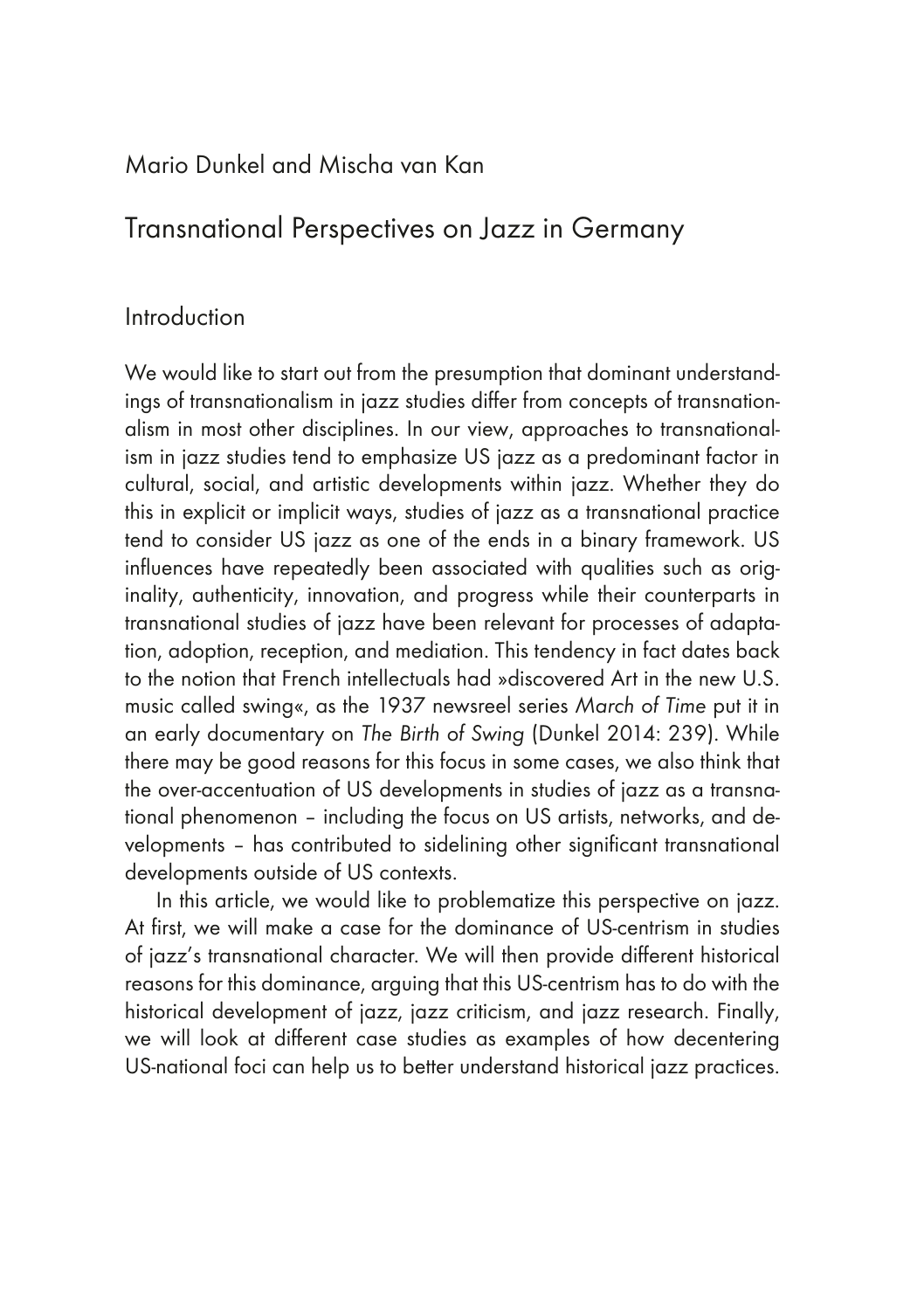### US-Centrism in Transnational Jazz Studies

The emergence of the so-called New Jazz Studies in the late 1980s and early 1990s coincided with a larger debate on methodologies and theories in the field of history: the transnational turn. According to American Studies scholar Micol Seigel transnational history was coined as a challenge to the concept of international history:

Transnational history examines units that spill over and seep through national borders, units both greater and smaller than the nation-state. International models have guided diplomatic history, military history, and related fields; their state focus proves less compelling for historians of nonelite subjects, which in part explains the embrace of transnational method by social and cultural historians. Transnational history does not simply cover more ground; it is not equivalent to world history—world historians, like everybody else, must still choose between transnational and international approaches. Indeed, some adepts of transnational method treat phenomena that fall within a single set of national borders, revealing the traces of the global in the local. Perhaps the core of transnational history is the challenge it poses to the hermeneutic preeminence of nations. Without losing sight of the »potent forces« nations have become, it understands them as »fragile, constructed, imagined«. Transnational history treats the nation as one among a range of social phenomena to be studied, rather than the frame of the study itself. (Seigel 2005: 63)

In the 1990s and early 2000s, transnational history became one of the pillars of the so-called New Jazz Studies. As Robert O'Meally, Brent Hayes Edwards, and Farah Jasmin Griffin note in their introduction to O'Meally's 2004 anthology *Uptown Conversation*: »One of the key developments in new jazz studies has been its forthright attention to transnational concerns in terms of impact, performance spaces, symbolic resonance and transmission, and practitioners« (O'Meally 2004: 5). Seeking to take this development into account, the second part of O'Meally's volume then deals with »the ways jazz travels, and the ways that outernational settings have in turn transformed the music« (O'Meally 2004: 5).

The wide reception of »the new jazz studies« over the last two decades may lead one into thinking that jazz studies has indeed successfully taken its transnational turn. Numerous books have appeared since the early 2000s that demonstrate how an approach to jazz as a transnational phenomenon can be highly productive in jazz research. We are thinking of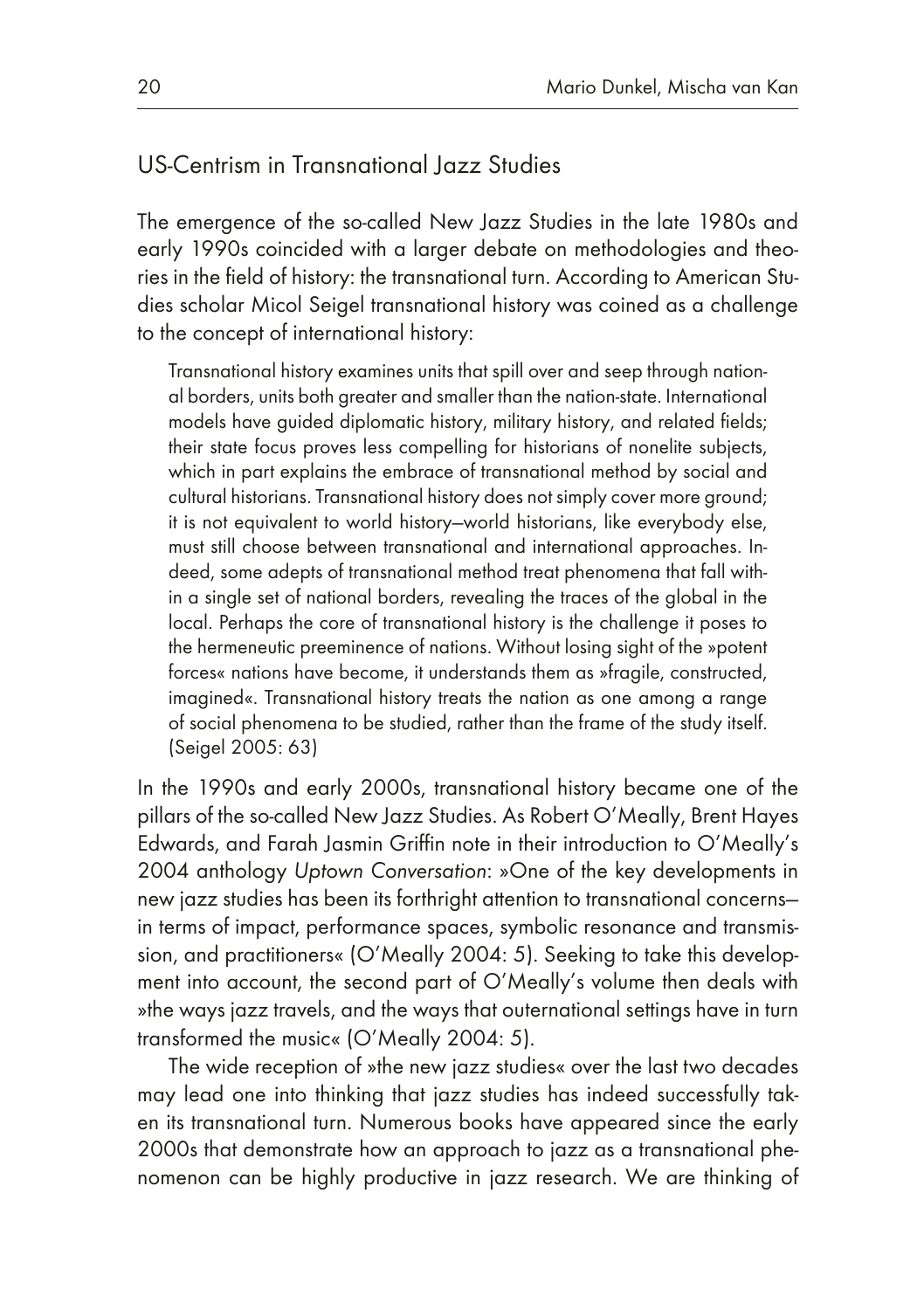Wolfram Knauer's *Begegnungen: The World Meets Jazz*, Philip V. Bohlman and Goffredo Plastino's *Jazz Worlds/World Jazz*, the books published in Nicholas Gebhardt and Tony Whyton's series *Transnational Studies in Jazz*  (Routledge), and Francesco Martinelli's *History of European Jazz*, to name only a few. A closer look at these publications, however, reveals that many approaches to transnational aspects in jazz still tend to be preoccupied with binary relations to and from the US. Among the »transnational« chapters in *Uptown Conversation*, for instance, we find a discussion of US jazz diplomacy by Penny von Eschen, and chapters on Louis Armstrong, Amiri Baraka, Duke Ellington, and Romare Bearden, among other US artists.

Even the excellent British book series edited by Nicholas Gebhardt and Tony Whyton, *Transnational Studies in Jazz*, foregrounds the significance of »American« influences. As the publisher puts it in the book series' official announcement on Routledge's website:

While supporting ongoing research on American themes, artists and scenes, Transnational Studies in Jazz also seeks to develop understandings of jazz in different contexts, approaching the American influence – as well as the rejection of America – through analysis of international discourses and local scenes. (Transnational Studies in Jazz)

Note the heavy emphasis on all things »American« here, from themes to artists, scenes, and influences. The »American influence« is still center stage while international discourses and local scenes help us to understand this influence better. The overall book series is broader than this in scope, of course. The fact that this statement is used in an announcement of the leading book series in transnational jazz studies, however, exemplifies the normalization of US-centrism that the field is still grappling with in the twenty-first century.

There are more examples of the way in which contemporary jazz studies negotiate transnational developments. One of the key works developing international and transnational perspectives in jazz studies published over the last years is Francesco Martinelli's seminal *The History of European Jazz* (2018). In this book, thirty-nine authors with diverse backgrounds for the first time deliver a comprehensive volume on the historical development of jazz in Europe. The book is divided into nine sections. Eight of these sections provide chapters on different countries, from France to Armenia, while the last section follows five different subjects across intra-European borders. Laudably, Martinelli's concept is inclusive – it does not limit the idea of Eu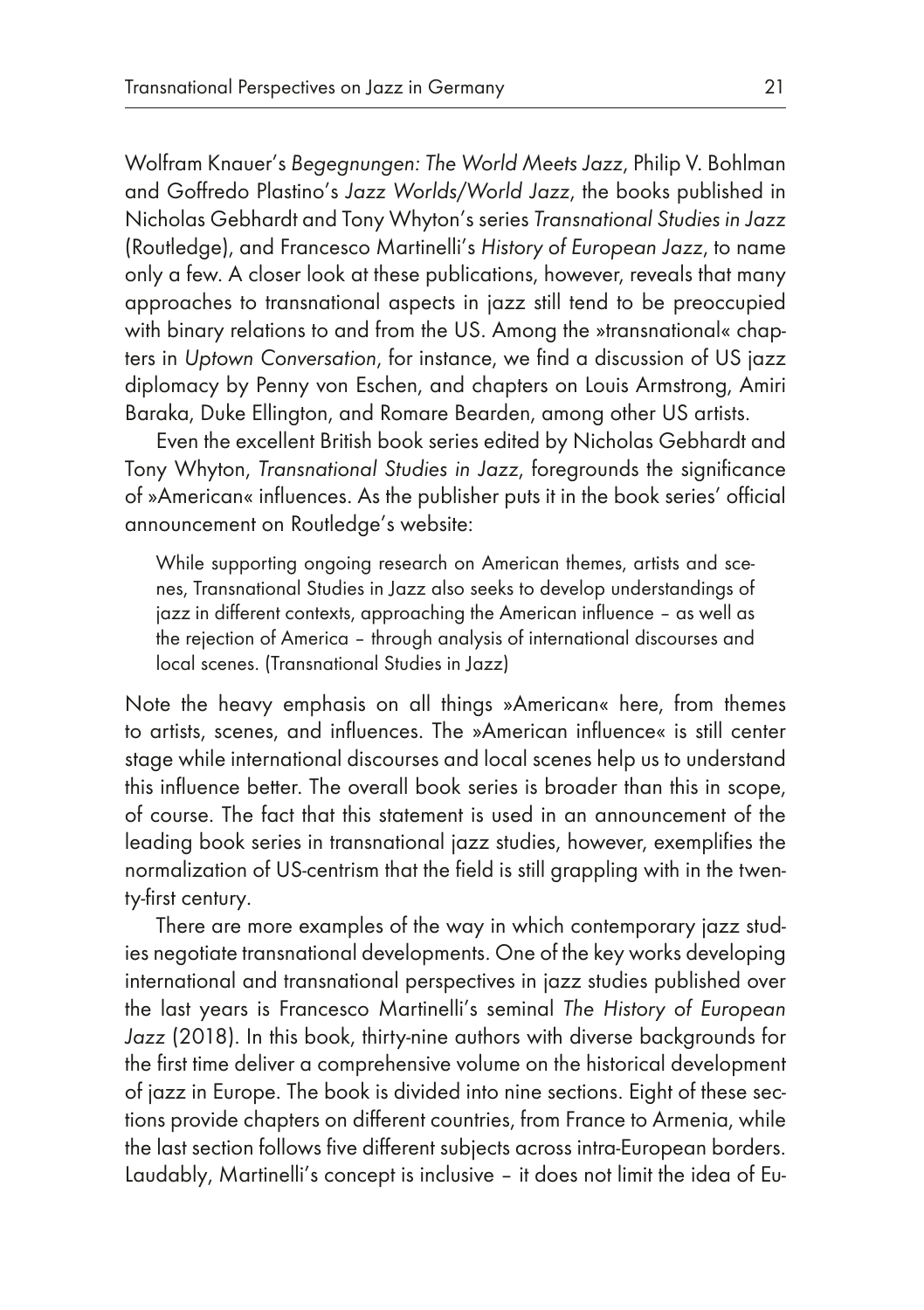ropean jazz to members of the European Union or the standard geographical boundaries of Europe, but rather seeks to involve musical developments at the margins of and beyond what is usually considered Europe.

Martinelli's book is truly exceptional in scope and content, a remarkable achievement for the understanding of the history of jazz in Europe. It's overall structure was probably the only way in which a project of such magnitude could come to fruition. However, it also implicitly frames musical developments as national developments in individual European countries, thus sidelining intra-European connections, for instance. Our point here is not to critique Martinelli's book, but rather to point to a tendency in thinking transnationalism in jazz as a binary trade between the US and other individual countries. In doing so, we wish to point out that this form of European jazz history telling entails a certain perspective on jazz that sidelines transnational interactions between actors across borders outside the US. If Hayden White's premise that the borders between content and form are porous – that form has an impact on content – is valid, then we also need to think about the way in which the form of the narratives we tell about jazz, in Europe and elsewhere, condition the narratives of (European) jazz (White 1990).

Being involved in Walter van de Leur's *History of Jazz in Europe* project – a five-volume encyclopedia on the history of European jazz that is structured in a similar way and forthcoming with Oxford University Press – we are aware of the fact that this way of arranging the history of European jazz is becoming standardized. We would therefore like to provide a case study for important developments that are being wrongfully decentered due to these historiographical tendencies. But before doing so, we consider it necessary to provide some explanations for the dominance of US-centrism and the understanding of transnationalism as interactions between the US and individual countries rather than transnationally between scenes and cultures outside of the US.

### Historical Reasons for US-Centrism in Jazz Research

In order to understand how jazz studies is still informed by US-centrism, we need to reconsider the reasons for US-centrism in the mediation of jazz history. We argue that US-centrism in contemporary jazz research has to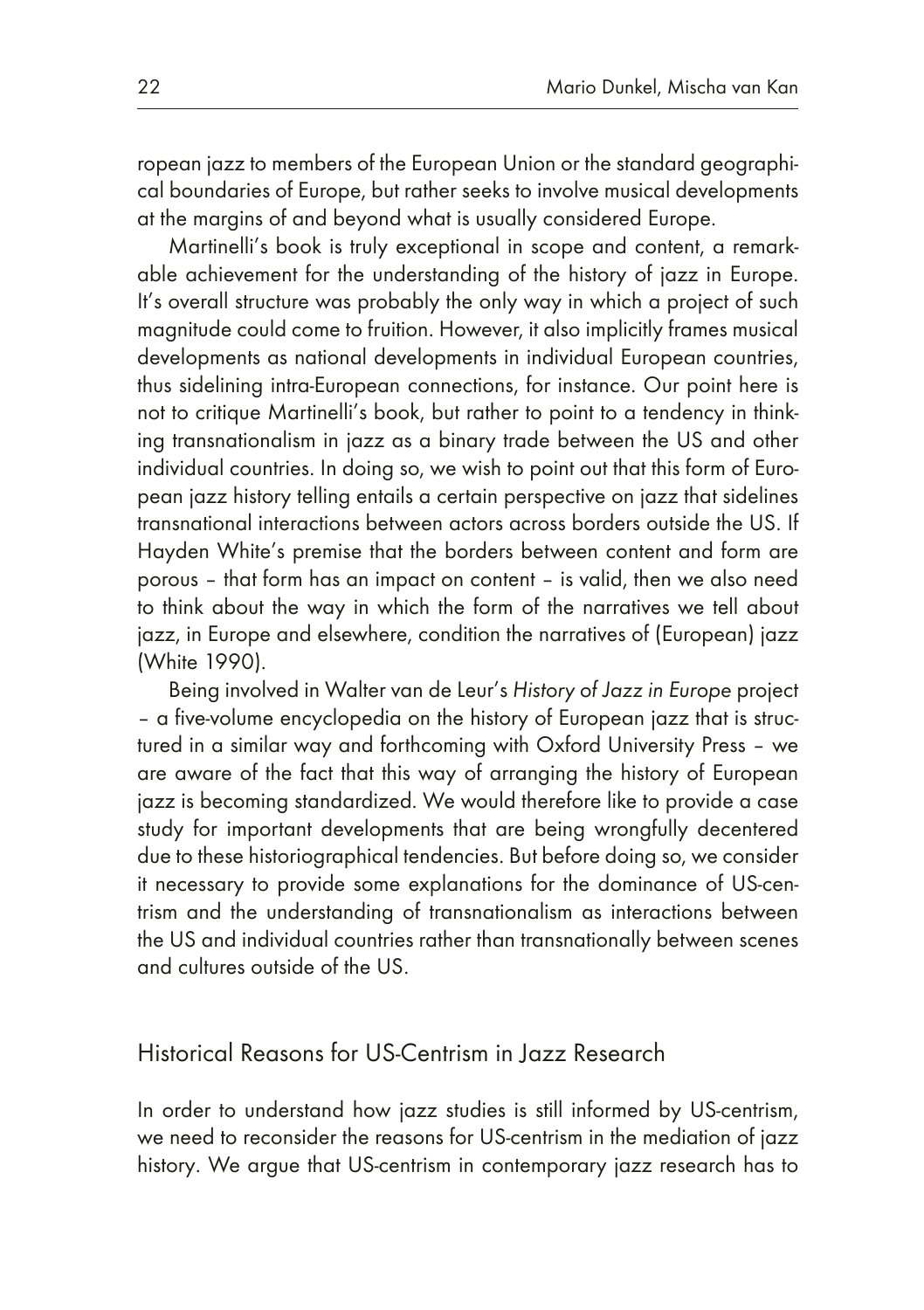do with the social, economic, cultural, and conceptual history of jazz. For one, the mediation of jazz cannot be dissociated from the dominance of the US music industry on global markets. This dominance, which historically began in the interwar period and was reinforced by the power of the US music industry after World War II (Sanjek 1988), makes it difficult for artists outside of the United States to compete with US musicians. When jazz became widely recognized as a cultural capital in the 1950s, powerful institutions, including the US State Department, reinforced this dynamic by building on the success of the US music industry and of US artists abroad. The State Department launched the jazz ambassadors program in 1956 (see Von Eschen 2009; Davenport 2010).

Second, this corporate and national apparatus in support of US jazz has been closely tied to cultural images of jazz that exist in the music's wider mediation. Jazz criticism emerged at a time of heightened US nationalism. The legitimation of jazz depended on casting jazz as a US national product. By selling jazz as the essence of the US, artists such as Paul Whiteman and George Gershwin sought to validate jazz in the eyes of a skeptical public. This close interconnection between jazz's legitimation and its nationalization was never discontinued. In fact, in the 1930s, hot jazz aficionados in Europe and the US contested Whiteman's approach to jazz, but they continued to frame their beloved hot jazz in Whitemanesque terms – as a US national treasure (see Dunkel 2012; Dunkel 2014: 202–204; Fornäs 2004: 229). The writings of hot jazz aficionados then informed the first standard books on jazz history, such as Marshall Stearns's *The Story of Jazz* (1956) and Gunther Schuller's *Early Jazz* (1968). In the early 2000s, this trope was continued in Ken Burns's documentary on Jazz, in which Wynton Marsalis claims that »jazz objectifies America« (see Dvinge 2007). In fact, E. Taylor Atkins has demonstrated how Burns's documentary helped to naturalize and normalize the view that jazz is an essentially US music, and that this perspective was largely applauded by jazz aficionados and critics. As Atkins puts it:

Many jazz scholars, critics, and artists found Burns's relatively tidy narrative flawed beyond redemption. [...] However, few of Burns's American critics objected to the filmmaker's decision to omit virtually all mention of relevant developments in other countries: the setting of the jazz history narrative exclusively within the borders of the United States and the personal experiences of American musicians obviously struck most critics as natural and unproblematic. (Atkins 2003: xi)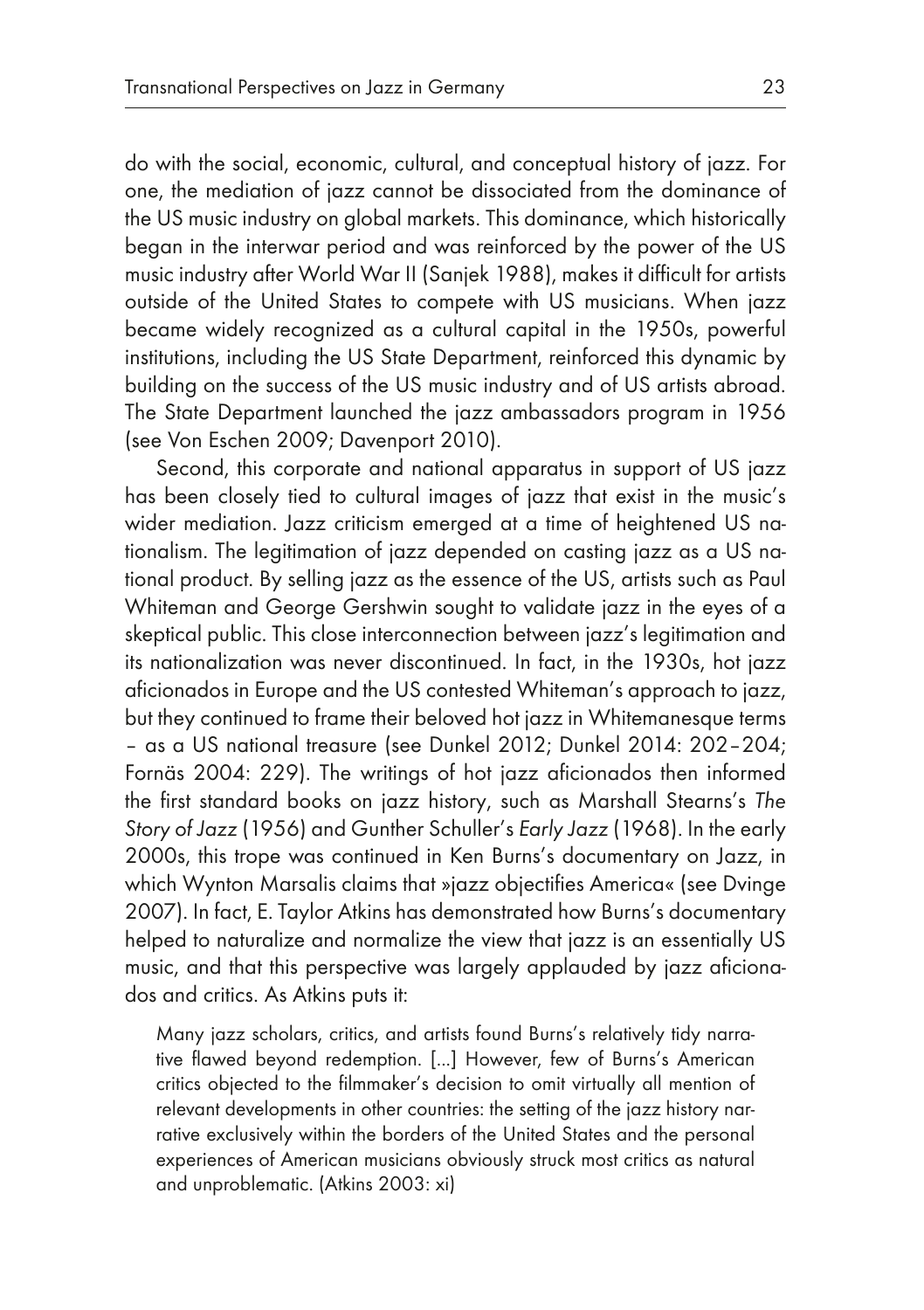Third, the creation of the jazz tradition has been intertwined with the history of US race relations and the African American civil rights movement. The notion that the story of African American music is an integral part of a larger struggle for the essence of the US goes back to W.E.B. DuBois's notion that African American »sorrow songs« were a »gift« to a disenchanted, modernized America that re-introduced a form of humanism to the United States (DuBois 1903: 251). The connection between African American civil rights and jazz was continued by such writers and civil rights advocates as Marshall Stearns, who sought to demonstrate through jazz that African American culture was an integral part of US culture as a whole. Stearns believed that he could combat the racist denial of African American cultural history in US society and contribute to the struggle for racial equality in the US by convincing white US citizens that African American culture was essential to US national identity. The construction of the jazz tradition, therefore, was also a construction of the essence of America – the Story of Jazz was a story about a renewed, American self-awareness as a pluralist nation. This accounts for a US-centrism that still informs jazz writings.

## The Importance of Transnational Perspectives on Jazz in Germany

In order to overcome these US-centered discussions of jazz and to achieve a transnational approach to jazz that also values transnational contacts between jazz cultures in countries other than the US, an important point of departure is to look for empirical material transnationally and to trace transnational contacts grounded in this empirical material. By following jazz musicians as actors crossing borders, we can trace and subsequently analyze the networks that were meaningful for them and, most importantly, analyze *how* they were important. A study of these transnational networks reveals – to return to Seigel's statement – that units indeed »spill over and seep through national borders« (Seigel 2005: 63). To this, we want to add in the context of new jazz studies that units did not only spill over and seep through American borders, but that musicians, repertoires and jazz journalists actively crossed borders while musicians and journalists actively observed what happened beyond national borders and received whatever they considered to be relevant. To illustrate this, we will present three case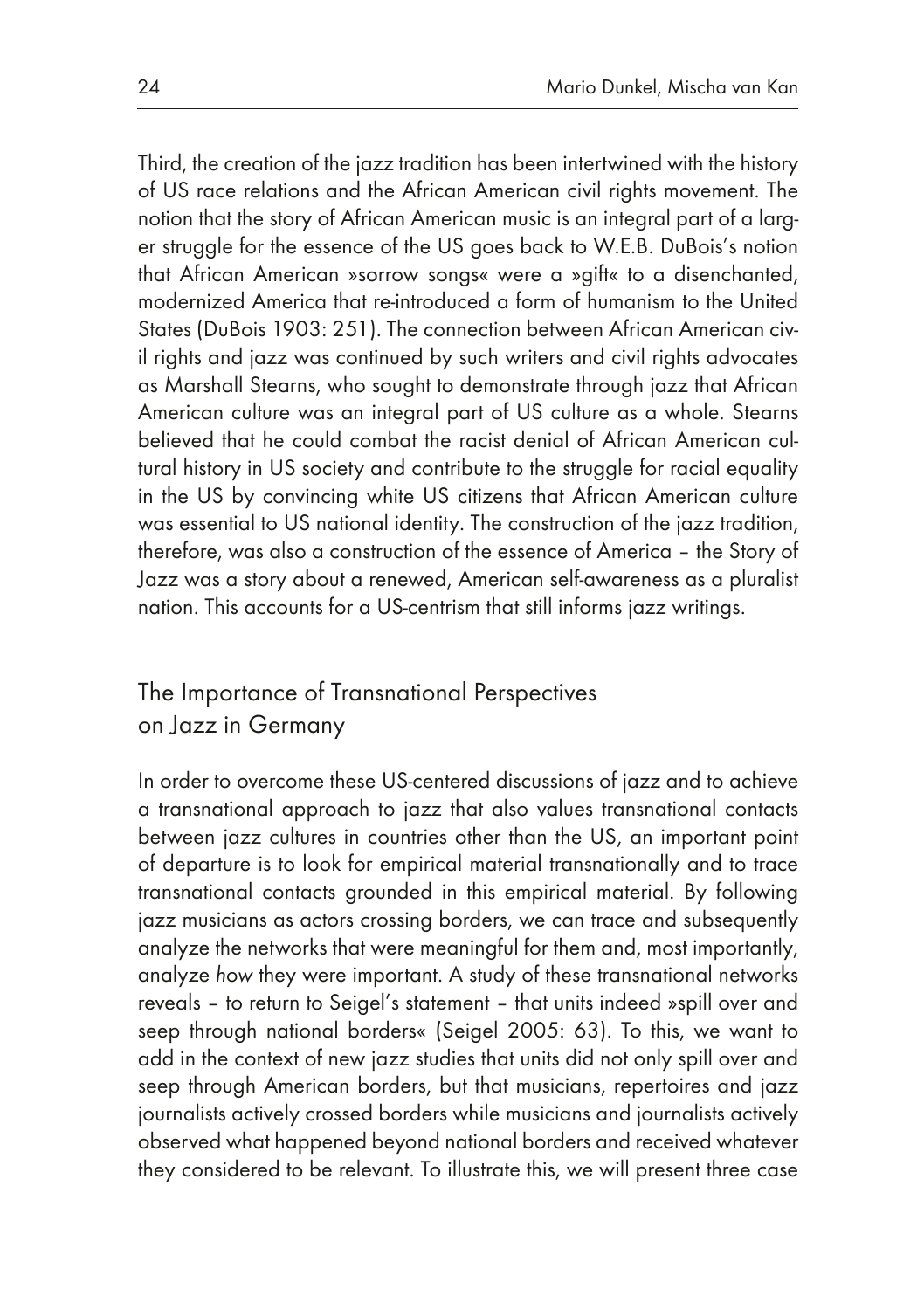studies that show the importance of transnational perspectives on jazz in Germany. The cases show that jazz in Germany is not limited to German and US jazz musicians, that the repertoire was not only inspired by the American songbook, that German jazz journalists wrote about non-American jazz cultures outside of Germany, and that German jazz journalism reached beyond German borders.

#### Jazz and its Musicians Moving over Borders

The first case study consists of an article about jazz in Germany during World War II in one of the two leading jazz publications in Sweden at the time, called *Orkester Journalen* (The Orchestra Journal). The Swedish jazz magazine published a report by trombonist Folke Johnson on the state of affairs in jazz in Germany in its July 1942 issue. Johnson describes his impressions of the jazz scene in Germany and reports on some of the bands that he saw since he had arrived in Germany, which was the second time since the war had started. He names Bernhard Etté mit seinen 24 Solisten who he saw at Trichter on the Reeperbahn in Hamburg. Interestingly, his favorite musician of the band was a Dutch trombonist, who, however, is not listed by name.

Johnson writes that he has lived in Germany for nine months now and dismisses the Swedish rumors that Germany is a dangerous place where there is too little to eat. He refutes these claims by listing the German cities that he toured with the Swedish Herman Mårtensson's orchestra, a tour that started in Hamburg, moved on to Kiel, Hannover, Braunschweig, Bremen, Frankfurt am Main and ended in Dresden. Johnson uses the list of cities to demonstrate that there is a lot of jazz and entertainment going on in a variety of German places, thus aiming to debunk the Swedish rumors.

Johnson identifies lieutenant Dietrich Schulz-Köhn as a central figure in the German jazz scene and stresses the importance of Schulz-Köhn's interactions with jazz musicians from a variety of nationalities. The transnationality of Schulz-Köhn's network, for example, is obvious in his ambition to contribute to the Swedish jazz magazine in question. Johnson promises the Swedish readers that they would hear the latest jazz news from France through Schulz-Köhn, as he was studying Swedish to be able to write for *Orkester Journalen* while preparing to leave for France.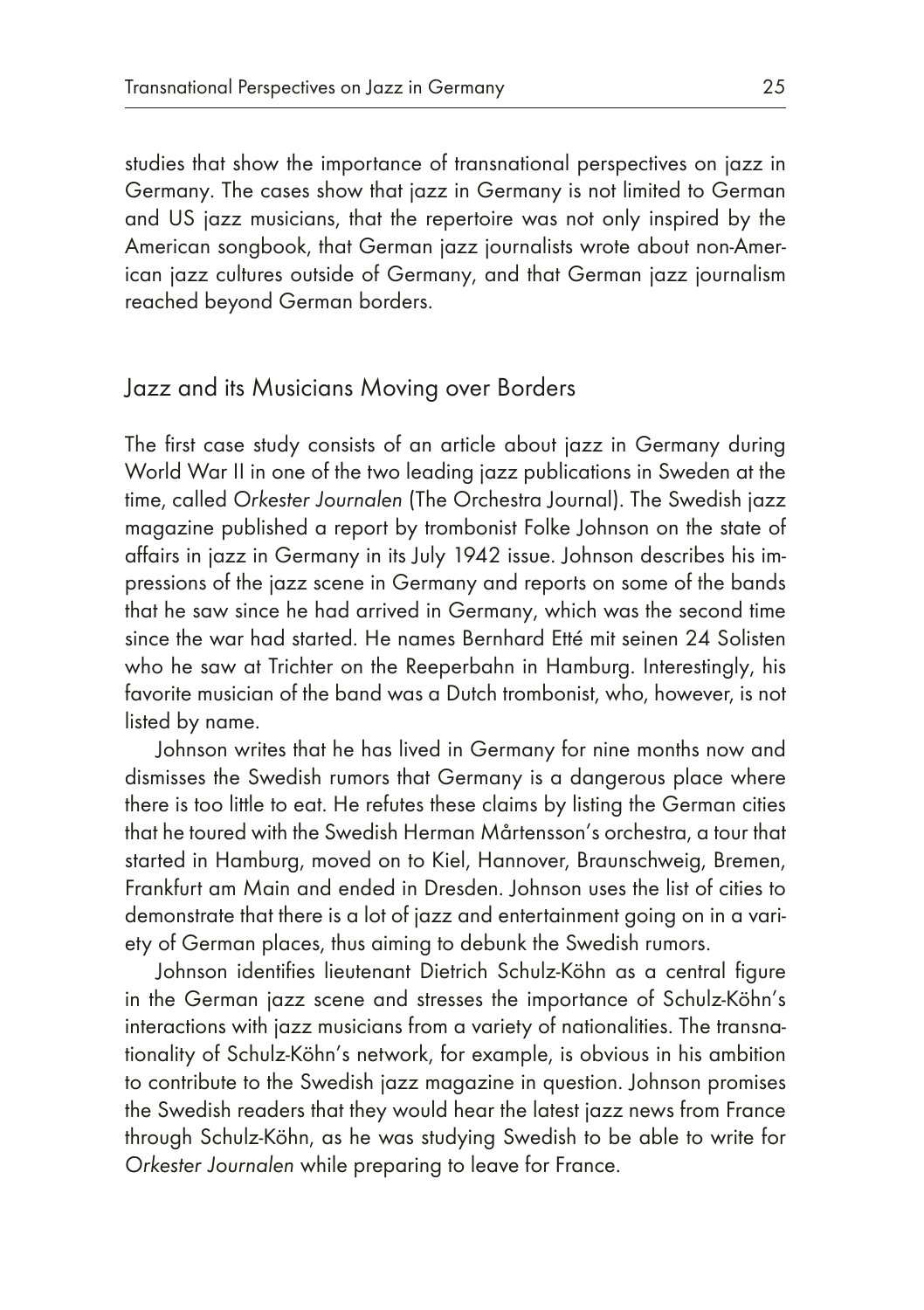Johnson thus provides an outsider perspective on jazz in Germany during World War II, thus providing a very valuable account of jazz in Germany at a period from which the number of sources is very limited. At the same time, Johnson's report also gives insights into the transnational connections between jazz scene in 1942. Johnson describes his contact with »gode Dietrich« (Johnson 1943: 8) (calling him »good Dietrich«) as very personal, claiming that Schulz-Köhn had invited him to his house. He also addresses the Swedish readers and says: »Take a look at the picture again and believe me, this is a devoted, interested and capable employer of O.J. [Orkester Journalen]« (Johnson 1943: 8),<sup>1</sup> which also suggests that not all Swedes approved of transnational contacts with Nazi Germany. His laudations of Nazi Germany and its jazz scene, in turn, made Johnson unpopular among some Swedish jazz musicians (Westin and Westin).

Schulz-Köhn proved to be important for the author of the article as he introduced Johnson to the jazz scene of Berlin and some of its local musicians. The jazz scene in Berlin appears to be transnational, too, in spite of the ongoing war. Johnson's highlight from the jazz he heard in Berlin was an orchestra led by the Belgian musician Fud Candrix. The article reports the lieutenant's network in action as Schulz-Köhn's connections in Berlin's jazz world resulted in a job for the Swedish trombonist. Johnson also started working at a radio station (he does not specify what station and simply calls it »Kurzwellensender«, shortwave channel). He also reports that he partook in German propaganda, although he himself does not use that word: »on the shortwave channel we play primarily for the foreign countries to send all possible evergreens into the ether« (Johnson 1943: 9). Later, Johnson even became a member of Charlie and His Orchestra, the Nazi's propaganda swing ensemble (Westin and Westin). This is thus a first-hand account of a Swedish musician in a Swedish jazz magazine active in the German jazz scene as well as in Nazi propaganda.

The complexity of the transnational relations in the Berlin jazz scene in the middle of World War II is further revealed by Johnson, who mentions a variety of non-German jazz musicians, such as his favorite Dutch trombonist and the Belgian orchestra he liked. Johnson writes that in Berlin he plays with Tip Tichelaar, a pianist from the Netherlands. Not only is Tichelaar a Dutchman working in Germany, but he also asked the author of the article

<sup>1</sup> All translations by Mischa van Kan.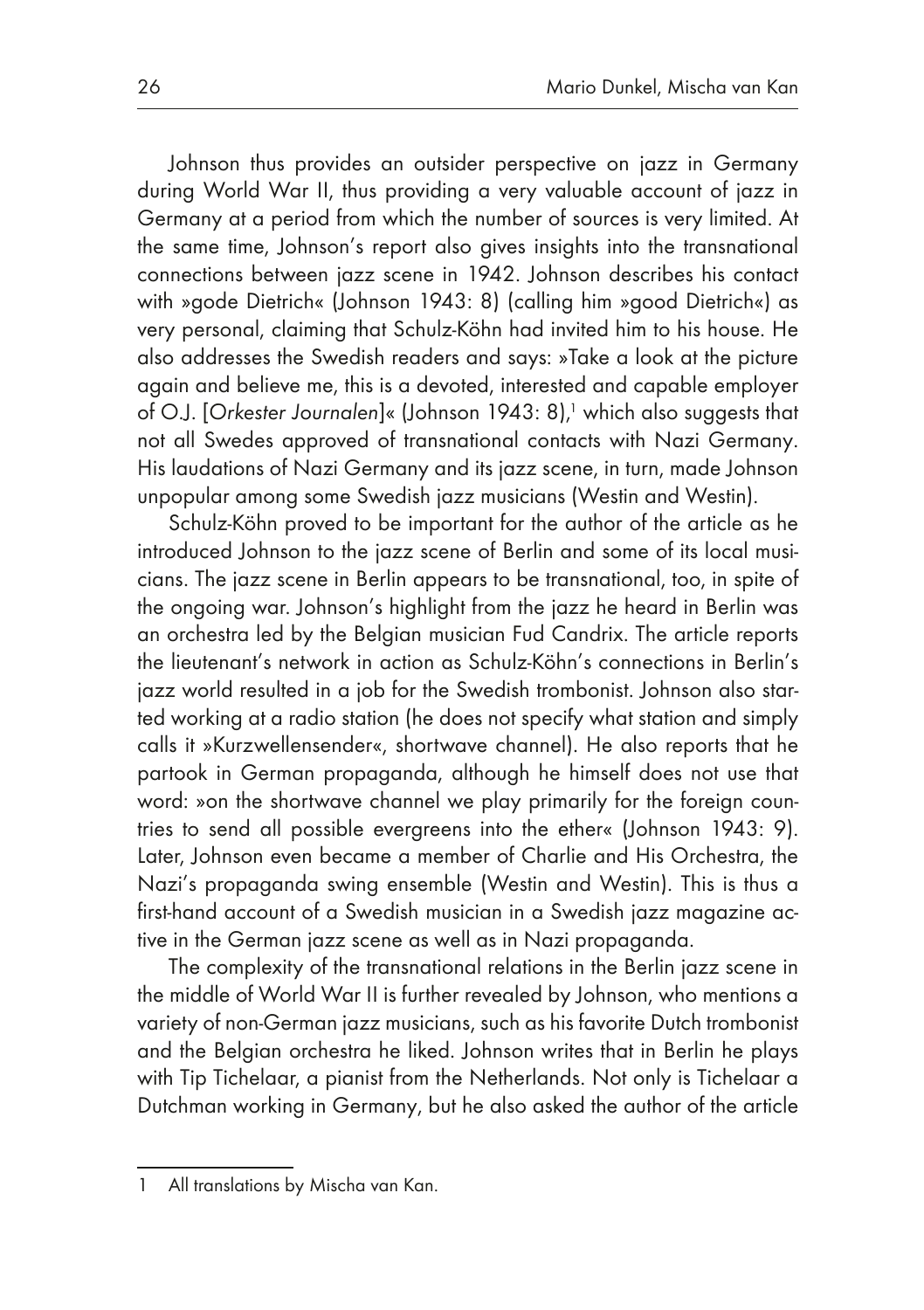to send his greetings to the Swedish musicians with whom he had worked previously, especially in Karlstad and Stockholm. Tichelaar made personal and professional connections in Sweden, but as Johnson's article makes clear, his stay in Sweden had also influenced him musically as »between the songs« he likes to play the Swedish folksy tune ›Ack Värmeland du sköna $\ll^2$  Johnson concludes the report from Germany by expressing how much he likes Germany and how much German people like Swedes: »Yes, Sweden and the Swedes are honored everywhere here. It is a lot of fun to be a Swedish musician in Berlin« (Johnson 1942: 9). Notably, Johnson does not mention the persecution of Jewish musicians in Germany, many of whom were arrested and murdered in case they had not already emigrated from Germany in the course of the 1930s (see Kater 2003). Though Johnson does not explicitly support the Nazi regime, his positive reports about Nazi Germany and involvement in propaganda broadcasts implied that he either did not reflect on these issues or at least did not have a critical stance towards the Nazi regime, which, as argued above, was unpopular among many Swedish musicians towards the end of the war.

This report of a Swedish musician does not just tell a story about jazz in Germany, but it shows how – at a time Europe was amidst World War II and at a point in which ›jazz stood still‹ – a Swedish musician reports to a Swedish magazine what was happening in the German jazz world. At the same time, it gives an account of Dutch and Belgian jazz musicians playing together with German and with Swedish musicians in a variety of German cities. Revealing the transnational connections integral to the German jazz scene, even during World War II, Johnson's article exemplifies the complexity and transnationality of the personal networks of musicians who were active in Germany around this time.

### Circulations of Songs

The discussion of the article above showed that jazz musicians not only crossed national borders, but that transnational networks also conditioned

<sup>2</sup> The way of saying »between the songs« seems to imply that Johnson did not regard these tunes as ›real‹ songs that fit in a jazz setting. This makes it ambiguous in interpreting what Johnson means by »that he loves above anything else« (Johnson 1942: 9), which likely refers to Swedish songs and not to ›jazz tunes‹.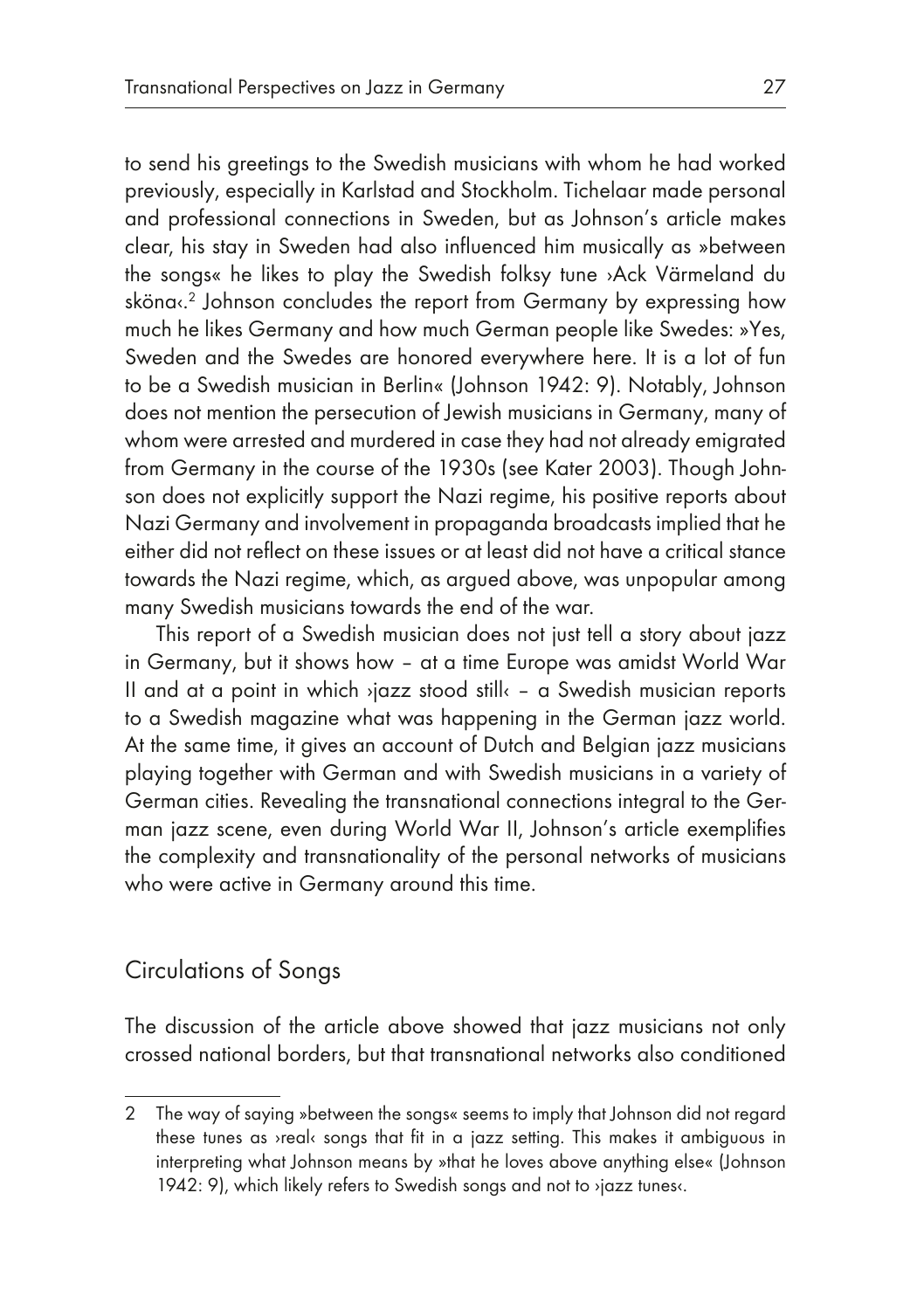the repertoires of musicians. An example of this was the Dutch musician Tichelaar, who played the Swedish tune ›Ack Värmeland Du Sköna‹ (that later would also be known as ›Dear Old Stockholm‹) in Germany.

Many jazz scholars have used the jazz standard ›Dear Old Stockholm‹ as a prime example of globalization and localization of jazz (Nicholson 2005), but even here the centrality of the US in ideas of globalization have limited our understanding of transnational circulations of music. Nicholson uses the recording of the Swedish folksy tune by the American saxophonist Stan Getz and Swedish musicians Bengt Hallberg (p), Gunnar Johnson (b), and Jack Norén (dr), whom he does not name, as a starting point for local influences on the global phenomenon of jazz, constituting a »glocal dialect« (Nicholson 2005: 197) in jazz:

This process, of bringing Scandinavian elements into jazz, dates back to 1951, when the 24-year-old American saxophonist Stan Getz toured Sweden, recording a version of an old Swedish folk song called ›Ack Värmeland Du Sköna,‹ which would later become a jazz standard known as ›Dear Old Stockholm.‹ In the eyes of many Swedish musicians, Getz's 1951 recording sanctioned the introduction of Swedish folkloric elements into jazz. By the mid-1950s saxophonist Lars Gullin, inspired by Stan Getz's version of ›Ack Värmeland du Sköna‹ on which he accompanied Getz [sic!], developed his own ›Swedish‹ voice by incorporating elements of his own musical culture into jazz. (Nicholson 2006: 18–19)

In this statement, Getz's role seems more prominent than it was at the actual recording session of the tune. Using ›Ack Värmeland du Sköna‹ as a jazz tune was actually Swedish drummer Kenneth Fagerlund's idea, who had accompanied Getz on his Swedish tour. The tune was then loosely arranged by pianist Bengt Hallberg. Furthermore, Nicholson thus ignores the transnational circulation of the song as discussed in the case study above, where a Dutch pianist played the song in Nazi Germany. Finally, the idea that Swedish folk music could be consciously used to constitute a »jazz in Swedish« based on forgotten folk music preserved by ethnomusicologists – rather than taking a well-known folksy tune as a sort of gimmick (Bruér 2007: 106) – would only arise considerably later in the works of Bengt-Arne Wallin and Jan Johansson. Therefore, the statement that Gullin – who did not partake in recording the particular song – was inspired by this recording is greatly speculative.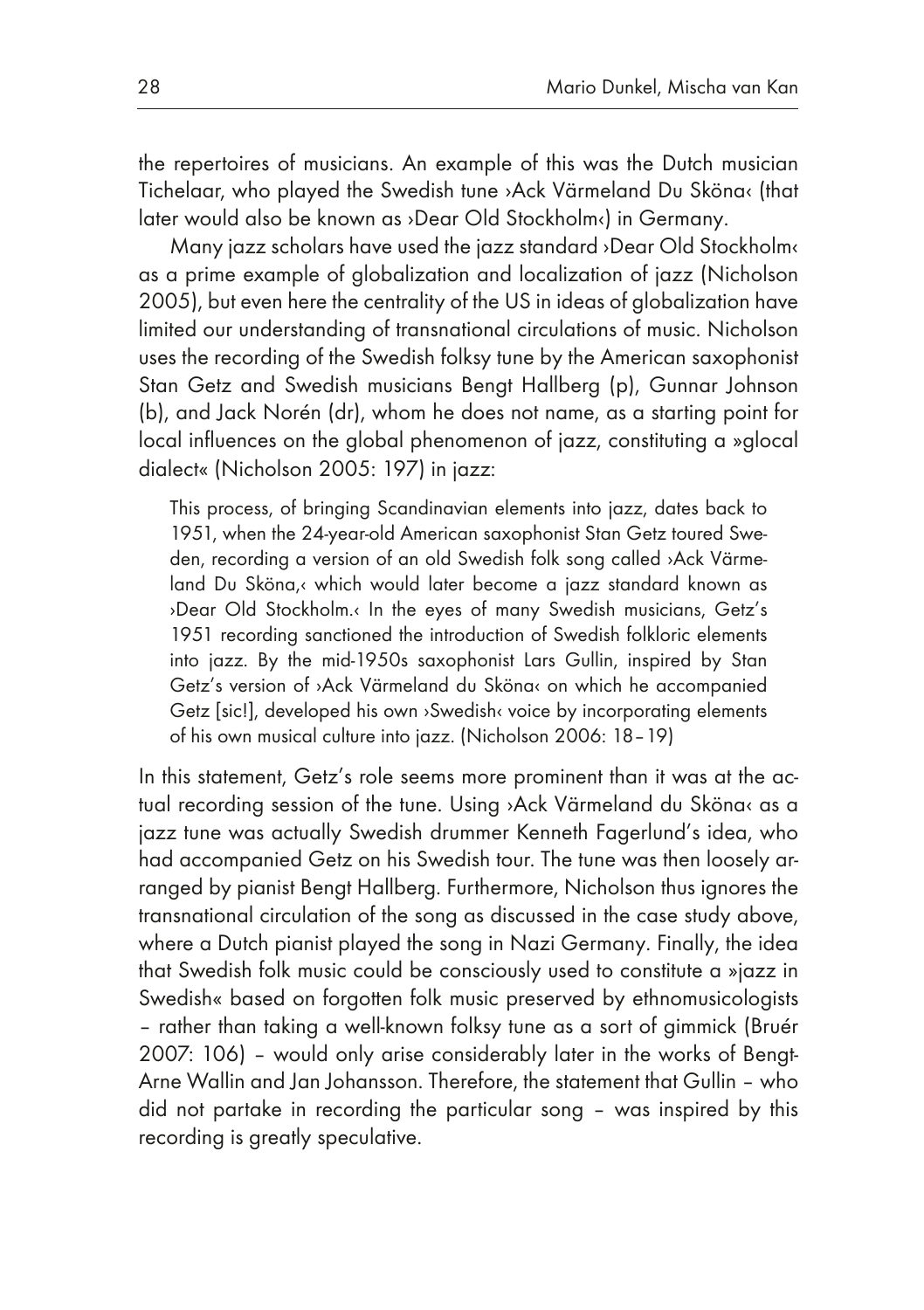Nicholson has been rightly criticized for his notion of ›Nordic tone‹ as it relies on cultural stereotypes, and therefore constitutes »a problematic alternative to the American mainstream« (Whyton 2012: 370). Nicholson's use of the term is thus problematic, he also constitutes the US as a center and a core for jazz and Sweden as part of the periphery of Scandinavia. By focusing on bilateral US-Swedish relations, Nicholson ignores earlier circulations of the song.

To analyse the circulation of the song, it is important to widen the scope and not only focus on relations to the US as a center for jazz as the only time and space of relevance. Swedish musicologist Erik Kjellberg points out that the idea of ›Nordic tone‹ is a German invention from the Romantic era and was used, for example, by Robert Schumann to describe the Danish composer Niels W. Gade (Kjellberg 1994: 227). Furthermore, as shown above, the Swedish tune ›Ack Värmeland du Sköna‹ circulated in Germany already in the 1940s.

›Ack Värmeland du Sköna‹ continued to be relevant in the jazz world in Germany, also after the successful Swedish recording. A recording (Brunswick 10014 EPB) from the 1954 Frankfurt jazz festival by the Hans Koller New Jazz Stars exemplifies this. The Hans Koller New Jazz Stars consisted of Austrian as well as German musicians. Besides band leader and tenor saxophonist Hans Koller, also pianist Roland Kovač and bass player Shorty Roeder were Austrian citizens. Trombonist Albert Mangelsdorff and drummer Rudi Sehring were born in Germany. The band is thus another indication of the importance of transnational perspectives on jazz in Germany, but the focus here is on the music the band plays.

There are some interesting details of the presentation of the tune that can be heard on the recording. The song is announced in the recording as »ein schwedisches Volkslied, ›Ack Värmeland du sköna‹«, which is also the description on the record label. $^3$  The title shows that the song did not come to Germany by way of the United States. In the American issues of the Swedish recording arranged by pianist Bengt Hallberg, featuring Stan Getz on tenor saxophone, the name of the song was altered to ›Dear Old Stockholm«. Furthermore, the American issues on the Roost label (Roost RLP 404, EP 304) have no information whatsoever about the origin of the

<sup>3</sup> Interestingly, the liner notes are written by Schulz-Köhn, the former lieutenant discussed in the case study above.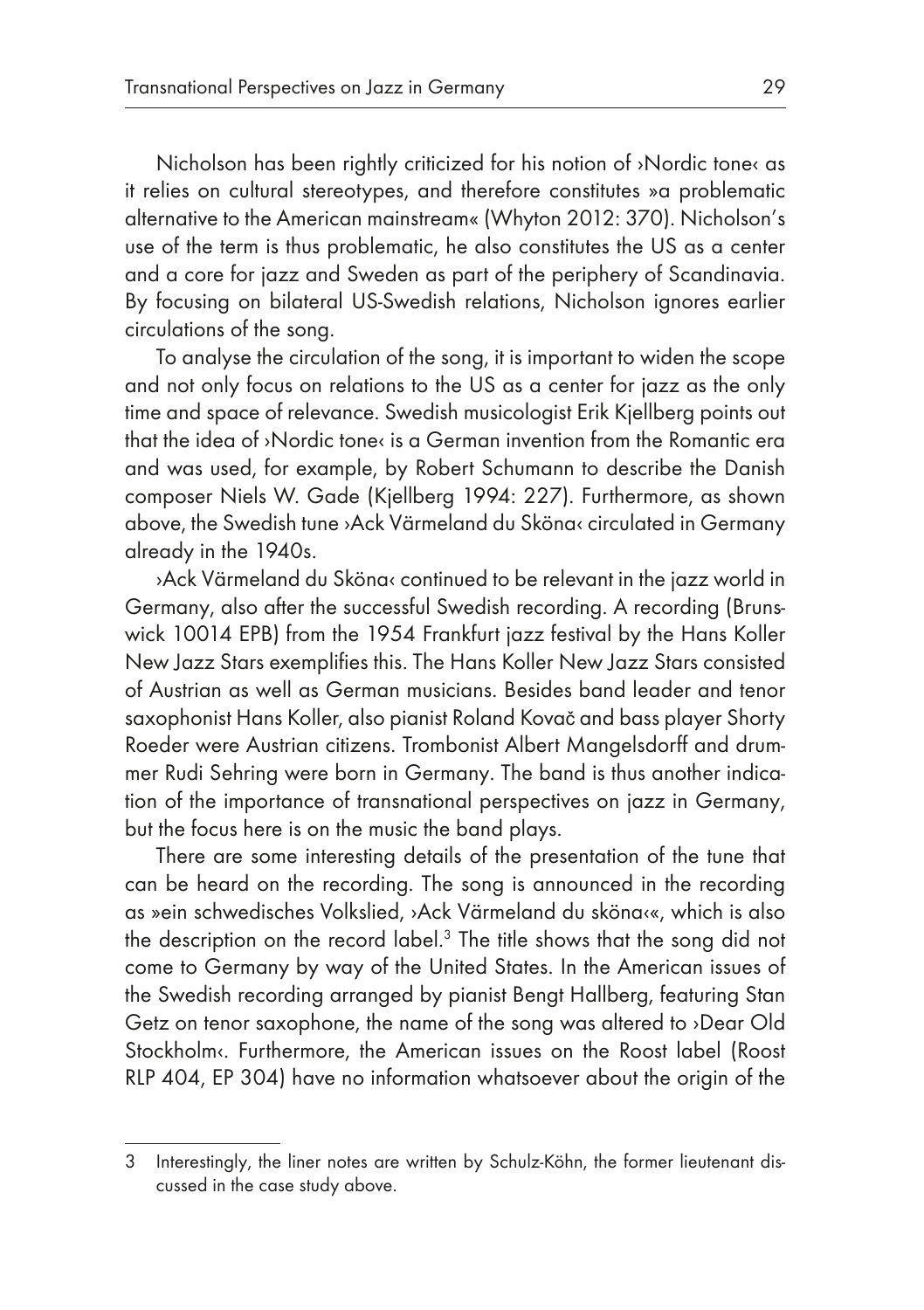tune. The most widely circulated versions of the song in the US as ›Dear old Stockholm«, however, are those recorded later by Miles Davis.

Apart from the title, there are other differences; most notably in the form of the tune. In his versions, Davis adjusted the tune by adding a vamp, which changed the structure and prolonged the song. The original Swedish song is 28 bars long, but by adding the vamp, the tune fit a 32-bar format. This 32-bar version is the most canonized in the United States, but not favored by musicians and listeners in Sweden, who expected a very different approach to the version that represented ›the original‹ of the song that was widely known in Sweden (see Van Kan 2014).

This recording by the Hans Koller New Jazz Stars shows that there was another transnational, but ›more European‹ circulation of the theme besides the 32-bar form as it has become canonized in the United States. In addition, not only the dissemination of the tune, but even its history is transnational. The history of the tune seems more complicated and contested upon further investigation. Some argue it is of Dutch origin as it shares similarities to the song ›Nederland let op uw zaak‹ (The Netherlands, watch your case), but it is also traced to Catalunya (in Spain) and resembles the opening phrase of Smetana's Moldau (see Bruér 2007: 87; Kjellberg 1994: 225). The characterization of >Dear Old Stockholm< as a glocal form of jazz is thus a simplification that in its US focus ignores the earlier European history and European dissemination of the tune inside and outside jazz. This indicates, again, that transnational non-US-centric perspectives are indispensable and that they are highly relevant for jazz in Germany.

### Swedish Coverage of German Jazz Journalism

Our final case study is a Swedish report in the other leading Swedish jazz magazine *Estrad* (Stage) from April 1956 concerning the German attention for Swedish jazz. It illustrates the importance of non-American transnational relations as it shows how jazz journalists, in this case from Sweden, read a great variety of foreign press dealing with jazz. The report contains a variety of clippings of articles from different countries. The journalist who compiled the report, Lars Resberg, focused primarily on the way in which Swedish jazz was received abroad. In this example, he followed what was written about Swedish jazz in Germany in the German magazine *Gondel*.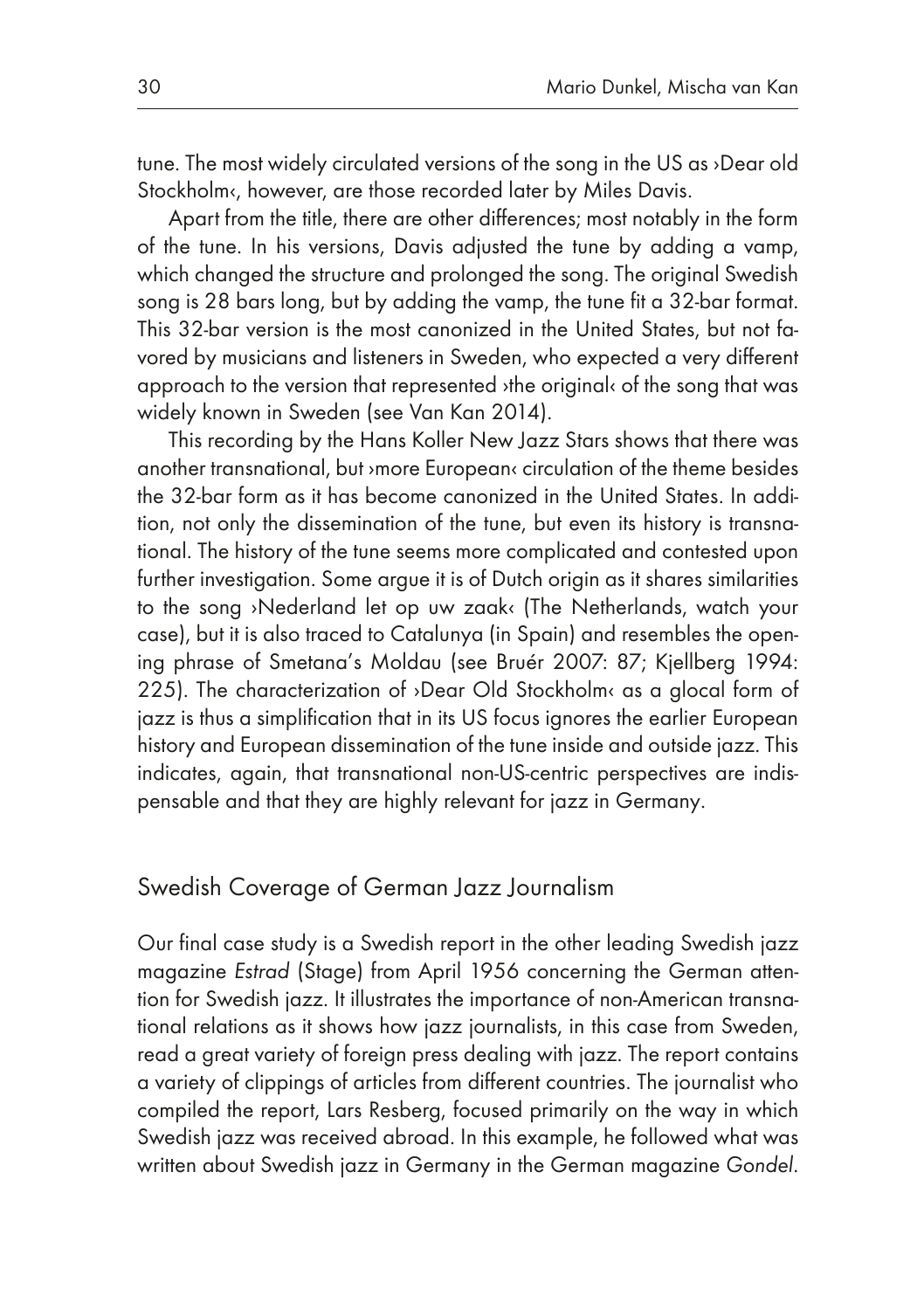In his article »Schwedenjazz bland bystbrudar« (Swedish jazz among busty girls), Resberg characterizes *Gondel* as a celebrity magazine. He explains that the German magazine had a supplement called »Jazz-Echo« that was written by Joachim-Ernst Berendt under the pseudonym Joe Brown. In contrast to the magazine itself, Swedish journalist Resberg describes »Jazz-Echo« as »well-edited and very factual« (Resberg 1956: 3). In the discussed issue, Berendt had written a long article about Swedish jazz, which is partly quoted in translation:

Sure, the standard of living and lifestyle there [in Sweden, MK] is more American than anywhere else in Europe. But jazz is to be found in many places in Sweden, even if the circumstances are completely different from the American context – in the countryside, where people are willing to drive for miles [a Swedish mile corresponds to 10 km, MK] to listen to Lars Gullin, Arne Domnérus or Putte Wickman in the open air. Something like that does not happen anywhere else – not even in the US. There they play hillbilly in the countryside; in Germany they only play waltz; in Sweden they play jazz… (Resberg 1956: 3)4

The attention for foreign jazz publications not only shows that the Swedish jazz magazines were very aware of what was happening abroad; they followed various developments in countries like Denmark, the US, Italy, and Germany. This specific example also indicates that what was happening in Germany was relevant for Sweden. Furthermore, Resberg explains that the article was a result of Berendt's visit to Sweden the preceding fall in the course of which Berendt had investigated jazz in Sweden. Berendt's great interest in Swedish jazz demonstrates that German perspectives on jazz were not limited to Germany and the US. From a Swedish perspective, Berendt's observations were appreciated because of his outsider perspective: »He gives a very good, summarizing picture of our jazz that can be heard in Stockholm – in a way better and truer than most Swedish writers would be able to achieve« (Resberg 1956: 3). With the German observations, Resberg shows how Swedish jazz was interesting for a jazz critic like Berendt and even functioned as an example. The German reception testified to an »interest for rhythms *made in Sweden*« (Resberg 1956: 3) abroad. The entire article, specifically with its lengthy quote, compares Swedish jazz to other European jazz scenes, judging that Swedish musicians were superior

<sup>4</sup> Translation from Swedish by Mischa van Kan.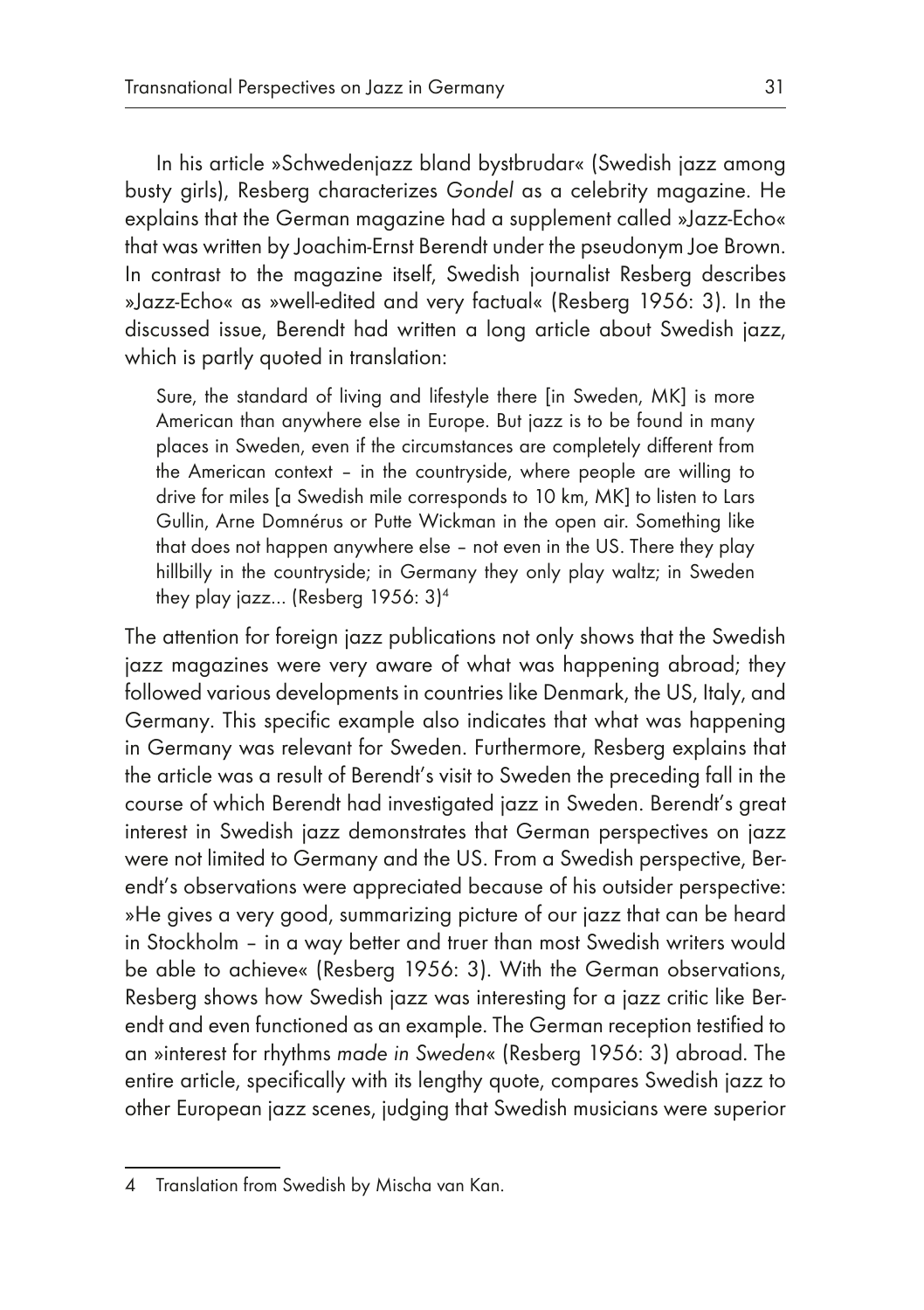to musicians from other European countries. Berendt's positive words are enhanced by his outsider position as a German journalist in Sweden, impartial and observing the Swedish jazz scene from a comparative perspective, relating it to a variety of countries. This foreign interest and approval strengthened the self-esteem for Swedish jazz, which fits in with larger authentication processes in Sweden (compare Bruér 2007: 47; Kjellberg 2009: 132, 139).

### Conclusion

With these three case studies, we have illustrated how jazz spilled over and sipped through national borders, and that these borders were not necessarily US-American borders. The provided examples showed the relevance of transnational perspectives on jazz in Germany on different levels. They help scholars to better understand the networks in which the musicians participated. In addition, they illuminate the repertoires which circulated and the ways in which jazz journalists wrote about jazz cultures in other countries. What is more, they demonstrate how jazz criticism, as evidence of the reception of jazz abroad, functioned transnationally in different cultural settings. Thus, Berendt's criticism is significant not only for the understanding of »Swedish jazz in Germany«, but it is also relevant for its function within Swedish discourses regarding the legitimation and conceptualization of »Swedish jazz«. The case studies have specifically given an impression of the great array of transnational activities in jazz in Germany, even during World War II. Furthermore, they showed that the Swedish jazz scene was important for the German jazz scene and the other way around. Finally, the case studies demonstrated that these contacts and transnational collaborations were more complex than a border crossing from the US to Germany.

A non-US-centric, non-canonic, transnational approach to jazz has a great potential to develop discussions of aesthetic and cultural developments in jazz. A larger analysis of more empirical data from international archives could increase our understanding not only of transnational developments in jazz networks, jazz scenes, and jazz criticism, but it could also help us to investigate how concepts of race, ethnicity, gender, and class were negotiated between European jazz scenes, and how local authenti-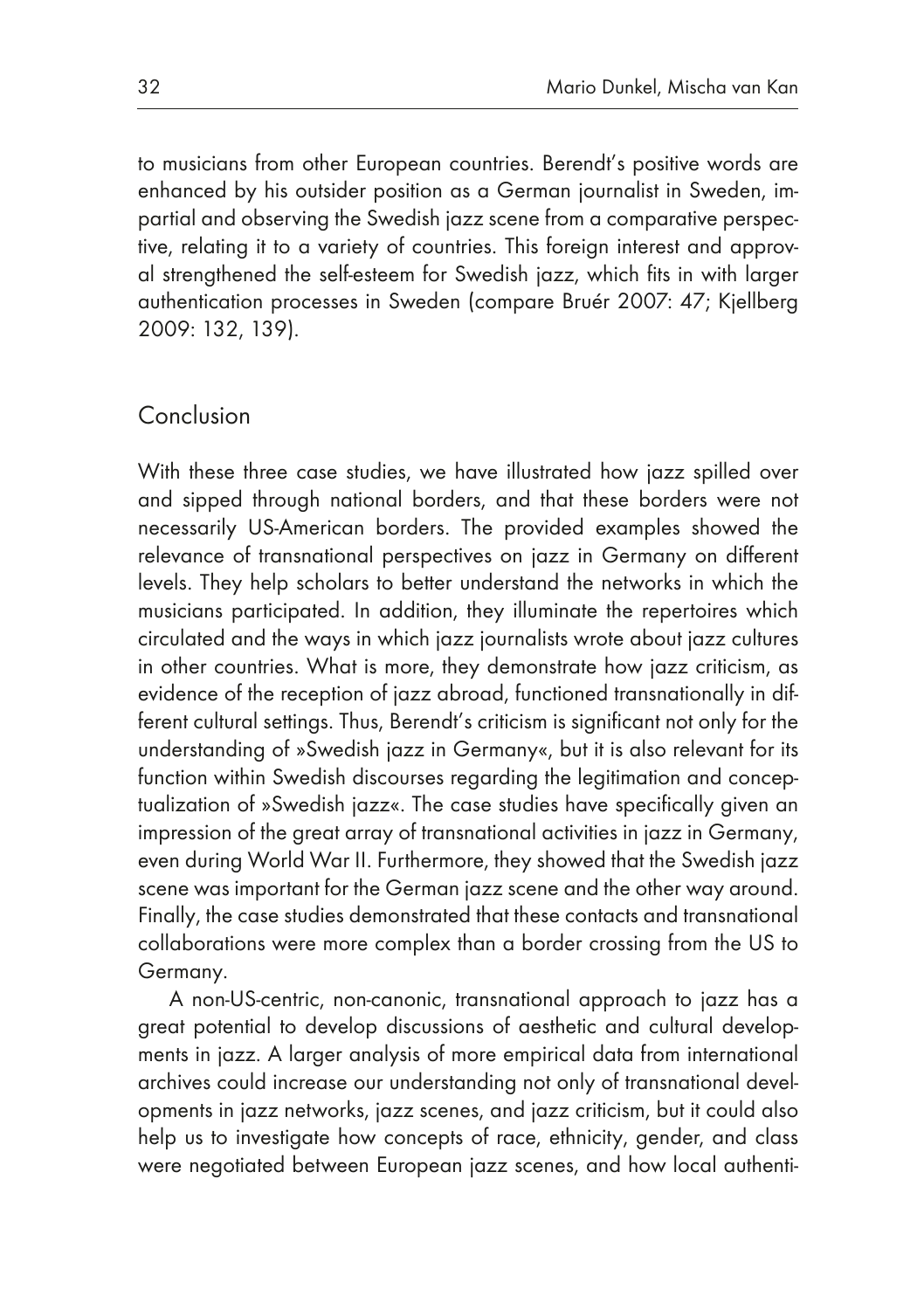cation processes in Europe influenced each other. By exploring these case studies, we have also shown the importance of looking for empirical material transnationally to be able to investigate how jazz moved across national borders beyond the US. Thereby, a transnational perspective allows us to ask questions we have not considered before. Changing focus from the transnational movements in jazz to and from the US to transnational contacts between other countries enables jazz studies to include observations like those we have presented in our case studies that otherwise tend to be ignored in critical research on jazz history.

#### References

- Atkins, E. Taylor (2003): Toward a Global History of Jazz, in: Atkins, E. Taylor (ed.): *Jazz Planet*, Jackson: University of Mississippi Press, pp. xi–xxvii.
- Bohlman, Philip V., / Plastino, Geoffredo (ed.) (2016): *Jazz Worlds / World Jazz*, Chicago: University of Chicago Press.
- Bruér, Jan (2007): *Guldår och krisår Svensk jazz under 1950- och 60-talen*, Stockholm: Svenskt visarkiv.
- Davenport, Lisa (2010): *Jazz Diplomacy: Promoting America in the Cold War Era*, Jackson: University Press of Mississippi.
- Du Bois, W.E.B. (1903): *The Souls of Black Folk. Chicago*, IL: A.C. McClurg.
- Dunkel, Mario (2012): Marshall Winslow Stearns and the Politics of Jazz Historiography, in: *American Music* 30.4, pp. 468–504.
- Dunkel, Mario (2014): *The Stories of Jazz. Performing America through Its Musical History*, PhD. Dissertation, Dortmund: TU Dortmund University.
- Dvinge, Anne (2007): *Between History and Hearsay: Imagining Jazz at the Turn of the 21st Century*, PhD. Dissertation, Copenhagen: University of Copenhagen.
- Fornäs, Johan (2004): *Moderna människor Folkhemmet och jazzen*. Stockholm: Norstedt.
- Johnson, Folke (1942): Glimtar från Tyskland, in: *Orkester Journalen* July 1942, pp. 8-9.
- Kater, Michael (2003): *Different Drummers: Jazz in the Culture of Nazi Germany*, Oxford: Oxford University Press.
- Kjellberg, Erik (1994): »Old Folklore in Swedish Modern«. Zum Thema Volksmusik und Jazz in Schweden, in: Knauer, Wolfram (ed.): *Jazz in Europa*, Hofheim: Wolke, pp. 221–231.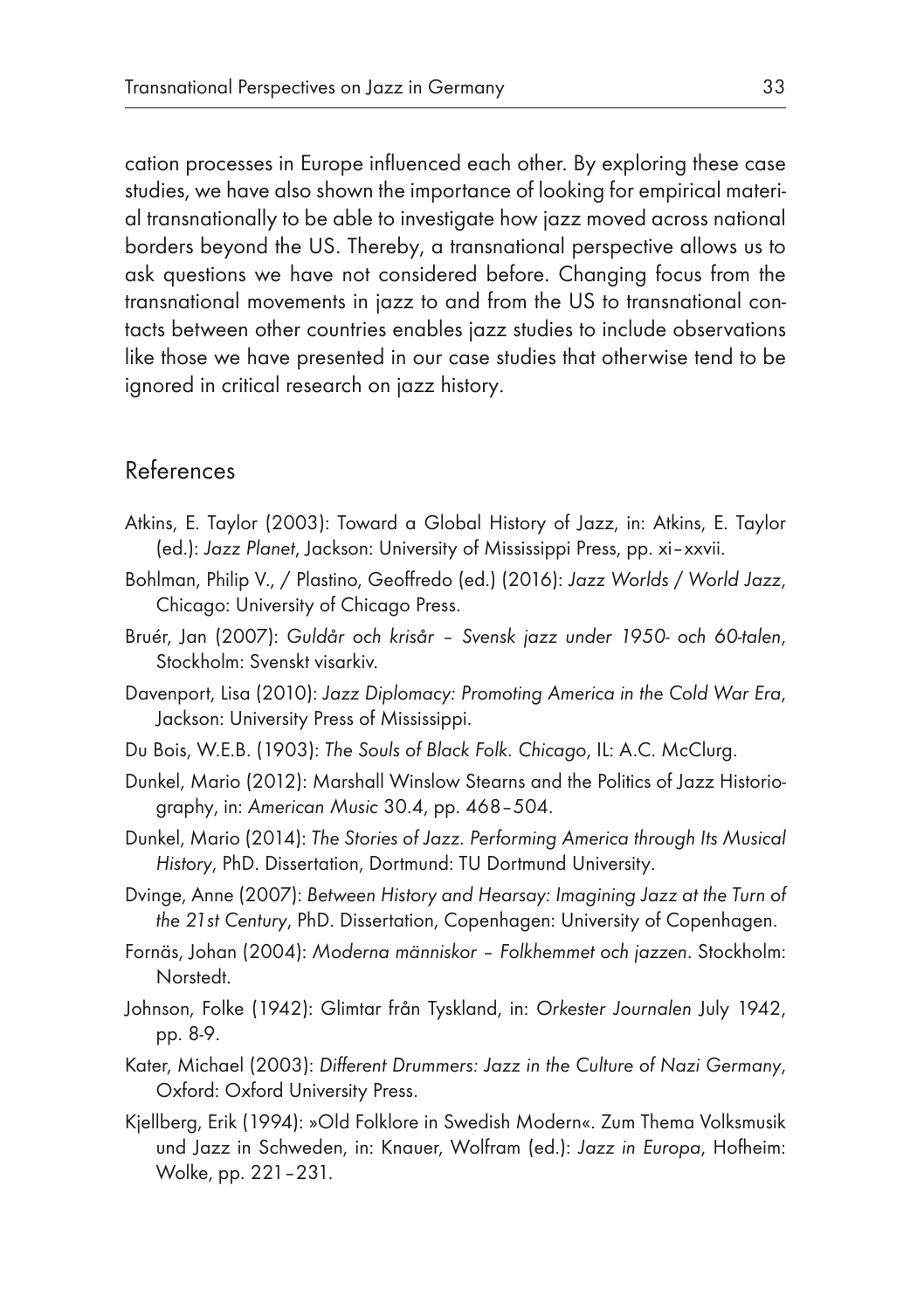- Kjellberg, Erik (2009): Svensk jazzhistoria En översikt <http://carkiv.musik verk.se/www/epublikationer/Kjellberg\_Erik\_Svensk\_jazzhistoria.pdf> [18.01 2019].
- Knauer, Wolfram (ed.) (2008): *Begegnungen: The World Meets Jazz*, Hofheim: Wolke-Verlag.
- Martinelli, Francesco (ed.) (2018). *The History of European Jazz: The Music, Musicians and Audience in Context*, Sheffield: Equinox.
- Nicholson, Stuart (2005): *Is Jazz Dead? (Or Has It Moved to a New Address)*, New York: Routledge.
- Nicholson, Stuart (2006): Scandinavian Jazz and the Global Jazz Explosion, in: *Nordic Sounds* 4 (December 2006), pp. 18–19.
- O'Meally, Robert / Edwards, Brent Hayes / Griffin, Farah Jasmine (2004): Introductory Notes, in: O'Meally, Robert/Brent Hayes Edwards/Griffin, Farah Jasmine (ed.): *Uptown Conversation: The New Jazz Studies*, New York: Columbia University Press.
- Resberg, Lars (1956): Schwedenjazz bland bystbrudar Lasse Gullin svensk Boston-kung, in: *Estrad* April 1956, pp. 3.
- Sanjek, Russell (1988): *American Popular Music and Its Business: From 1900 to 1984*, New York: Oxford University Press.
- Schuller, Gunther (1968): *Early Jazz: Its Roots and Musical Development*, New York: Oxford University Press.
- Seigel, Micol (2005): Beyond Compare: Comparative Method after the Transnational Turn, in: *Radical History Review* 91 (Winter 2005), pp. 62–90.
- Stearns, Marshall (1956): *The Story of Jazz*, New York: Oxford University Press.
- Transnational Studies in Jazz (2019): <https://www.routledge.com/Transnation al-Studies-in-Jazz/book-series/TSJ> [12.02.2019].
- Van Kan, Mischa (2014): The Racial Imagination and Authenticity in Swedish Jazz: The Swedish Reception of Miles Davis' Versions of Dear Old Stockholm, in: Arvidsson, Alf (ed.): *Jazz, Gender, Authenticity*, Stockholm: Svenskt Visarkiv, pp. 79–87.
- Von Eschen, Penny (2009): *Satchmo Blows Up the World: Jazz Ambassadors Play the Cold War*, Cambridge: Harvard University Press.
- Westin, Lars and Martin Westin (ed.): Johnson, Folke Trombonist, in: *Jazzbiografier* <https://orkesterjournalen.com/wordpress/?p=5283> [18.01.2019].
- White, Hayden (1990). *The Content of the Form: Narrative Discourse and Historical Representation*, Baltimore: Johns Hopkins University Press.